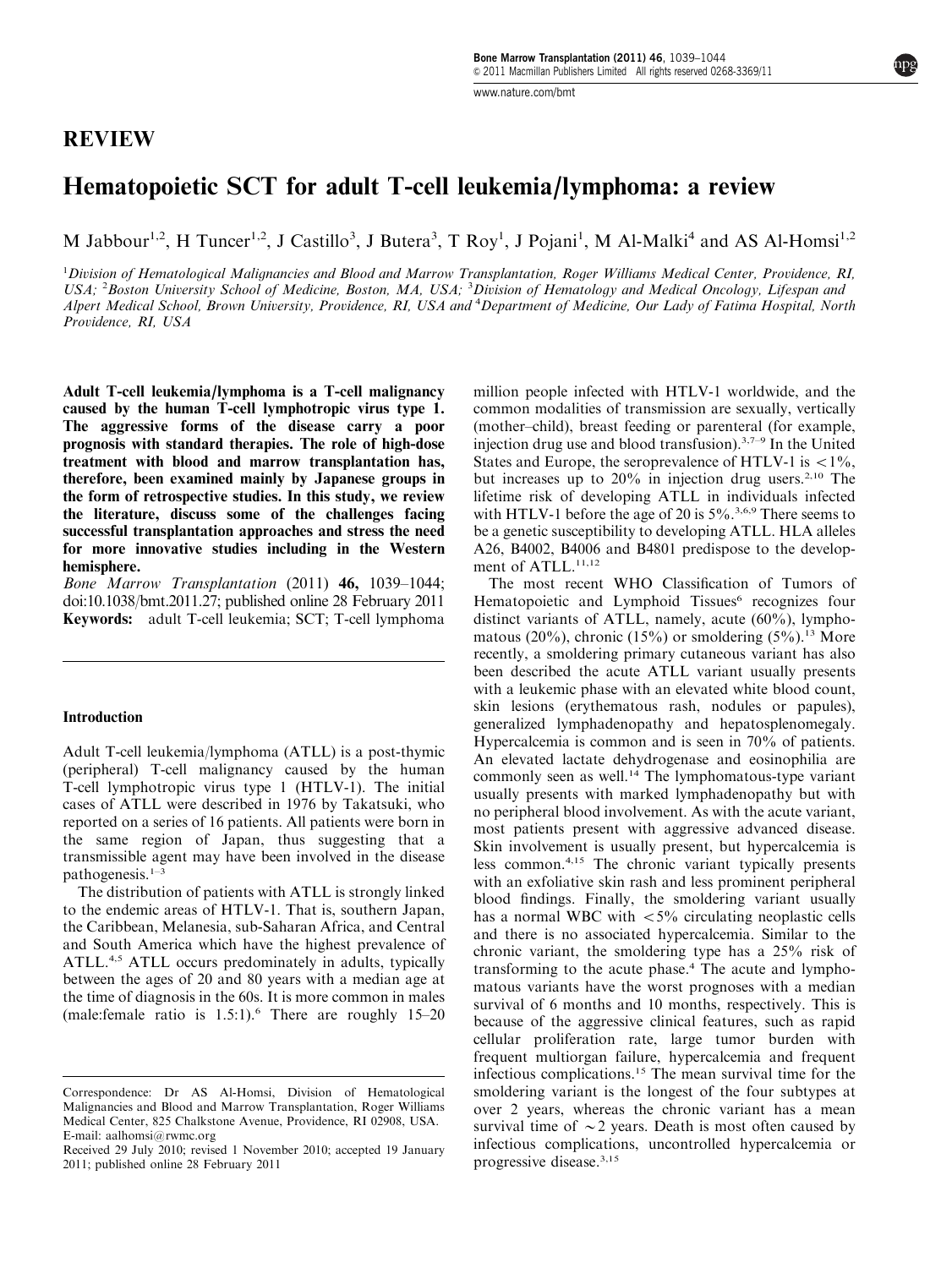### Non-transplantation therapeutic options

#### Chemotherapeutic options

Several combination chemotherapy regimens have been evaluated in patients with ATLL. The results have been disappointing with a median survival ranging between 7 and 13 months at best. More recently, a multicenter Japanese phase III trial randomized 118 patients with untreated aggressive ATLL to a combination of VCR, CY, doxorubicin, prednisone, ranimustine, vindesine, etoposide and carboplatin known as VCAP-AMP-VECP or biweekly CHOP.[16](#page-4-0) Patients in both the arms received intrathecal chemotherapy and G-CSF support. The complete response rate was higher in the VCAP-AMP-VECP arm (40 vs 25%;  $P = 0.02$ ) but the estimated 3-year OS showed just a trend favoring this arm (24 vs  $13\%$ ;  $P = 0.085$ ). The VCAP-AMP-VCEP arm was also associated with higher rates of grade 4 neutropenia (98%) and thrombocytopenia (78%), and grade 3 and 4 infections (32%); in fact, three toxic deaths were seen in this arm, two patients died of acute sepsis and one of interstitial pneumonitis. No toxic deaths were seen in the CHOP arm. Of note, in a subset analysis, patients  $<$  56 years of age derived the longest survival benefit with an estimated 3-year OS at 35%.

### Non-chemotherapeutic options

Several research groups have evaluated the efficacy of combining  $IFN-\alpha$  and zidovudine with mixed results. Although response rates as high as 92% were obtained in some studies, most patients experienced early relapse stressing the need for additional therapy.<sup>17,18</sup> Arsenic trioxide was also used in combination with IFN- $\alpha$  in seven patients with relapsed or refractory ATLL.[19](#page-4-0) Despite an initial good overall response rate of 60%, the trial was stopped after 3 weeks due to toxicity  $(n = 3)$  and disease progression  $(n = 4)$ .

Basic research has increased our understanding of the biology of ATLL, numerous novel agents, such as denileukin diftitox and alemtuzumab, have been used in patients with ATLL but this experience is limited to case reports.[7,18,20,21](#page-4-0) Prospective phase II trials in patients with ATLL evaluating daclizumab (NCT00020020) and denileukin diftitox (NCT00138190) are ongoing. Proteasome inhibitors, antiangiogenic agents, anti-CD40 monoclonal antibodies and RNA interference of Tax are potentially exciting future approaches for the treatment of ATLL.

### Transplantation therapeutic options

In the light of the disappointing results of standard treatments, the role of high-dose treatment in the management of aggressive forms of ATLL has been investigated. Autologous transplantation was rarely attempted and did not yield success.[22](#page-4-0) Allogeneic transplantation was first reported in 1987 by Sobue et al.<sup>[23](#page-4-0)</sup> After myeloablative conditioning, the recipient received BM graft from a matched sibling and went on to achieve CR only to die on day 205 due to interstitial pneumonitis. It was not until 1996 that Borg  $et$   $al.5$  $al.5$  reported the first successful

allogeneic transplant. The recipient was in CR with no evidence of HTLV-1 infection at 23 months post transplant. Several series have since been published all by Japanese groups mainly in form of retrospective series and phase I clinical trials. Although the earlier studies were notable for high incidence of serious infections and other complications, recent experience has been more encouraging.

### Stem cell source

As discussed further in this study, autologous transplantation in ATLL has rarely been reported and produced rather dismal results. On the other hand, allogeneic transplantation with either related or unrelated donors has yielded more promising results (see below). With regard to the choice of the donor, one concern is the serological status of potential sibling donors. Indeed, at least in the Japanese population, more than two-third of siblings of patients with ATLL are estimated to be HLTV-1 carriers.[3](#page-4-0) Whether it is appropriate to use asymptomatic HTLV-1 carriers as donors is unclear at this point. Laws and regulations in the United States as well as the National Marrow Donor program and Foundation for the Accreditation of Cellular Therapy guidelines consider donors with HLTV-1 infection ineligible. Many centers in the United States also exclude such donors altogether. Indeed, there is concern that infusion of HTLV-1-infected stem cell products may lead, in the setting of profound immunosuppression, to the development of donor-driven ATLL. One such case was reported by Tamaki et  $al^{24}$  $al^{24}$  $al^{24}$ However, one may equally argue that the presence of HTLV-1-specific cytotoxic lymphocytes in the graft might be of benefit. There are indeed multiple reports of successful transplantation from HLTV-1-infected but otherwise asymptomatic donors. In a study by Fukushima et  $al.^{25}$  $al.^{25}$  $al.^{25}$  transplantation from HTLV-1 carriers was associated with improved OS on univariate but not multivariate analysis. Still, higher rate of relapse was noted on multivariate analysis. This issue is even more complicated when G-CSF stem cell mobilization is used. In fact, there is some in vitro and in vivo data suggesting that G-CSF might promote the growth of ATLL cells.[26](#page-4-0) The question of the role of additional testing of presumed asymptomatic HTLV-1 carriers to rule out any sub-clinical ATLL proliferation by review of blood smear, flow cytometry, serum CD25 (IL-2 receptor), proviral load or T-cell receptor gene rearrangement studies remains unanswered. Amidst these concerns, transplantation using unrelated donors has been reported and proved feasible. Although there are no randomized studies comparing related with unrelated donor transplantation in ATLL, both seem to have been equally successful. On the other hand, the experience with umbilical cord blood has been limited and with so far a rather discouraging outcome. In a study by Tanigushi et al. (personal communication), 333 patients received reduced-intensity conditioning followed by umbilical cord blood transplantation. The 28 patients with ATLL experienced significantly higher TRM and relapse rate compared with the rest of the group. The calculated 2-year survival was  $\langle 20\% \rangle$ .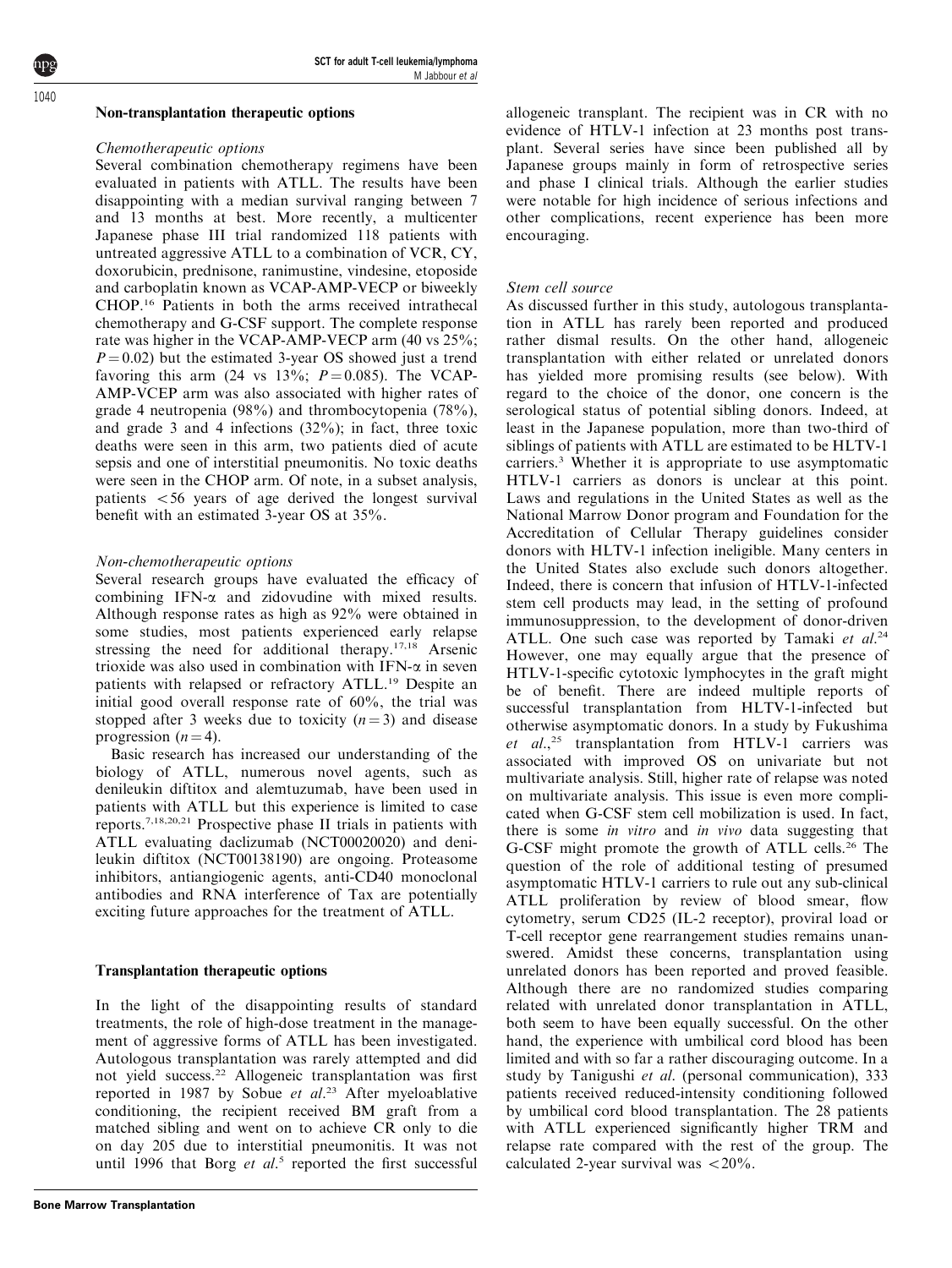# Conditioning regimens

The earlier studies on allogeneic transplantation for ATLL used mostly myeloablative conditioning regimens, which were predominantly TBI-based.<sup>27</sup> They were noted to have high transplant-related morbidity and mortality. This high toxicity of myeloablative regimens coupled with evidence that ATLL was responsive to graft vs disease effect, lead Okamura et al.<sup>[28](#page-5-0)</sup> and Tanosaki et al.<sup>[29](#page-5-0)</sup> to perform two consecutive phase I trials using reduced-intensity conditioning. In the ATL-NST-1 and ATL-NST-2 trials patients over the age of 50 received transplants from HLA-matched sibling after conditioning with fludarabine, BU with or without rabbit antithymocyte globulin, respectively. The results of both studies proved that reduced-intensity conditioning is feasible and graft vs disease likely. The best evidence of graft vs disease in ATLL came from a study by Yonekura et  $al$ ,<sup>30</sup> in which CR was achieved in 6 out of 10 relapsing patients after discontinuation of immunosuppressive therapy. Another remission was obtained in one out of two patients who received donor lymphocyte infusion. To date, there are no published reports of true non-myeloablative strategies.

# Outcome of transplantation

The transplantation studies published in the English literature, with the exception of case reports, are summarized in [Table 1](#page-3-0).

There are very limited data on autologous transplanta-tion. Tsukasaki et al.<sup>[22](#page-4-0)</sup> reported a single case and found seven other reported cases in the literature. The outcome was grim with disease progression noticed within 10 months in all but one patient who had a remission lasting for 26 months. The patient had been in CR for 10 months before the transplantation. The poor outcome of autologous transplantation might have been related to the disease inherent chemorefractoriness, graft contamination or lack of graft vs disease or graft vs HTLV-1 effect. At any rate, it is reasonable to conclude at this point that autologous transplantation should not be offered to patients with ATLL outside of well-thought clinical trials with innovative approaches and perhaps with focus on antiretroviral strategies.

There is far more experience with allogeneic transplantation. Beside the two small phase I studies, most of the published reports represent rather small retrospective series. When engraftment was reported, it did not seem that there is any delay or lack of engraftment in any of the reported series. This was true regardless of the donor type or HTLV-1 serological status or conditioning regimen intensity. Acute GVHD incidence was within the expected range. Grade II–IV adult GVHD occurred in 47–61% of patients in the largest studies. With the exception of one series reported by Tanosaki et al.,<sup>[29](#page-5-0)</sup> in which chronic GVHD developed in 10 out of 12 patients, chronic GVHD did not seem to occur at any higher than anticipated rate. Yet, TRM was in general excessive. In all, 13 out of 40 patients  $(>30\%)$  experienced TRM within the first 6 months in Fukushima et  $al.^{25}$  $al.^{25}$  $al.^{25}$  series. In Kato et  $al.^{31}$  $al.^{31}$  $al.^{31}$  series, 15% of patients died during the first 20 days and 27% within 100 days. The authors of both series argued that the  $104$ 

high mortality was due to the toxicity of the myeloablative nature of the conditioning regimens and profound T-cell deficiency associated with ATLL. Nevertheless, when Tanosaki et al.<sup>[29](#page-5-0)</sup> and Okamura et al.<sup>[28](#page-5-0)</sup> attempted in their two phase I studies to decrease the incidence of TRM by using reduced-intensity conditioning, they still encountered 10% TRM during the first 100 days and 24% overall. They also reported an incidence of CMV reactivation of 83%. Whether the mortality can be decrease by non-myeloablative approach remains to be determined.

Using Kaplan–Meier method, estimated 3-year OS and relapse-free survival were 45.3 and 33.8%, 49.5 and 49.2%, and 45.3 and 33.8% in Fukushima et al.<sup>[25](#page-4-0)</sup> Kato et al.<sup>[31](#page-5-0)</sup> and Tanosaki et al.<sup>[29](#page-5-0)</sup> and Okamura et al.<sup>[28](#page-5-0)</sup> series, respectively. Other studies have shown at least similar outcomes. Indeed a recent heterogeneous series in term of stem cell source and conditioning regimen reported by Shiratori et  $al$ ,<sup>[32](#page-5-0)</sup> the calculated estimated 3-year OS and relapse-free survival were 73.3 and 66.7%, respectively. Importantly, four out of six patients with recurrent disease achieved partial or CR after decrease or withdrawal of immunosuppressive therapy. In some studies, but not in others factors such as age, disease status at transplantation, and incidence of GVHD had an influence on OS and relapse-free survival.

An interesting observation in some studies was a graft anti-HTLV-1 effect noted with viral clearance after allogeneic transplantation. In the series by Tanosaki et  $al.^{29}$  $al.^{29}$  $al.^{29}$  and Okamura et  $al.^{28}$  $al.^{28}$  $al.^{28}$  the proviral load was followed serially after transplantation in 13 patients. The value decreased progressively and reached an undetectable level within 6 months in eight patients, including three patients who received HTLV-1-positive grafts. This might be related to the induction and proliferation of  $CD8<sup>+</sup>$ CTLs specific to selected viral Tax epitopes. Tax is known to accelerate cell growth and inhibit apoptosis promoting oncogenesis. Alternatively, the viral clearance might be due donor-driven CTL in cases where HTLV-1-seropositive donors are used.

### Indications for transplantation

In the absence of randomized studies comparing anti-tumor chemotherapy to allogeneic transplantation, it is difficult to make any firm recommendation. On the basis of the published experience, it is reasonable, however, to state that as opposed to standard conventional approaches, allogeneic transplantation offers an actual chance of long-term survival to some patients with ATLL. The best approach would be of course to include such patients in clinical trials. In the absence of such trials, physicians must refer patients requiring therapy for evaluation and counseling regarding the option of transplantation. This is in particular true in case of poorly responsive disease or progression after initial non-transplantation treatment.

### **Conclusion**

In summary, allogeneic transplantation is a feasible option, which seems to offer reasonable chances of long-term survival to some patients with aggressive forms of ATLL.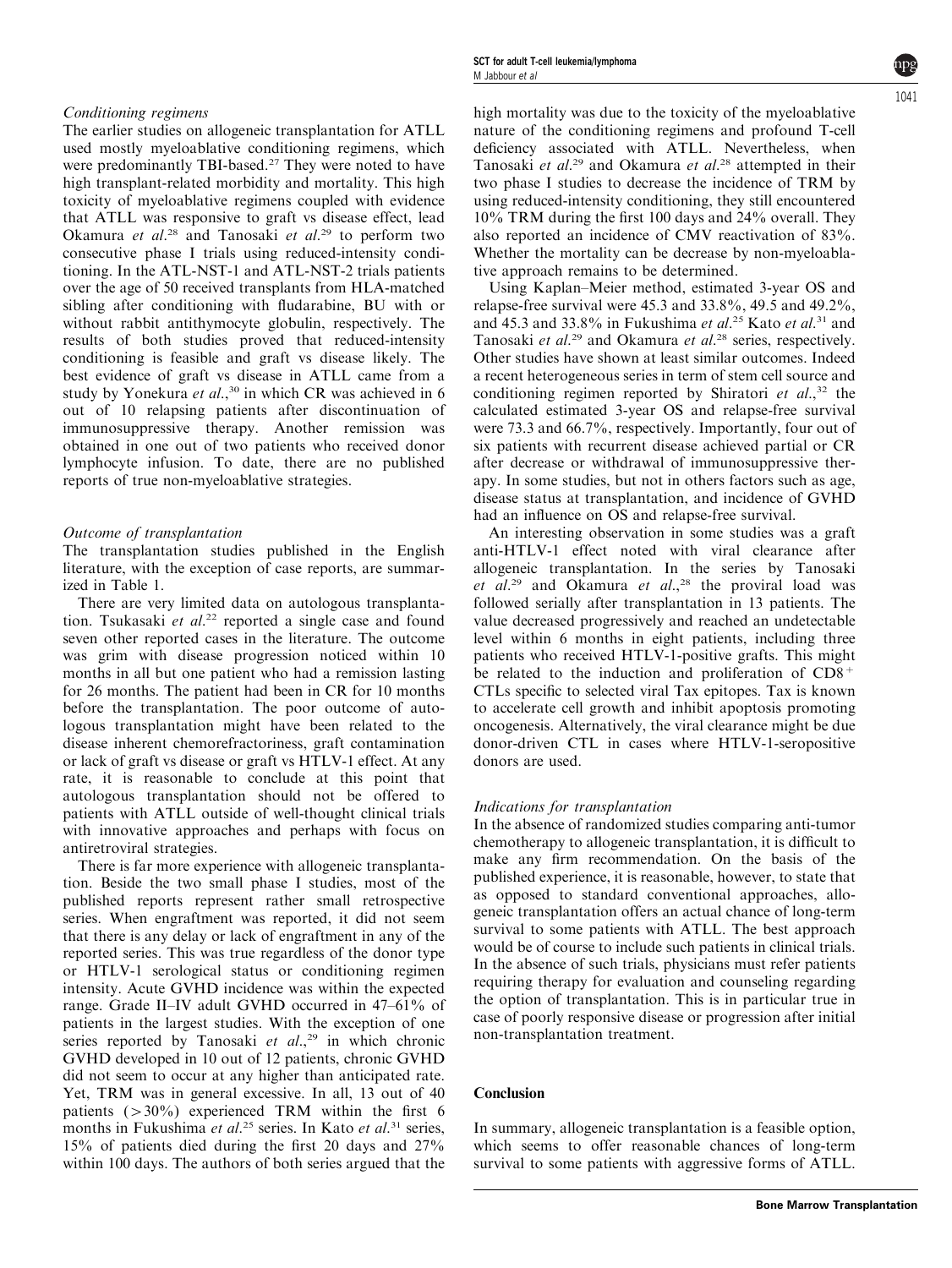| Table 1                          |                 |                                   |                 | Summary of published studies on transplantation in |                                     |                                               | ATLL                                                             |                                                    |                                                          |                                              |                                                       |                                                       |                     |                 |                               |                               |                                  |                   |
|----------------------------------|-----------------|-----------------------------------|-----------------|----------------------------------------------------|-------------------------------------|-----------------------------------------------|------------------------------------------------------------------|----------------------------------------------------|----------------------------------------------------------|----------------------------------------------|-------------------------------------------------------|-------------------------------------------------------|---------------------|-----------------|-------------------------------|-------------------------------|----------------------------------|-------------------|
| Reference                        | Z               | $(mean)$ $N/N$ )<br>years<br>Age, | Gender<br>(F/M) | Subtype<br>$\tilde{\epsilon}$                      | Donor<br>type<br>$\tilde{N}$        | serological<br>status $(N)$<br>HLTVI<br>Donor | liagnosis<br>status at<br>Disease<br>$\left( \mathcal{N}\right)$ | Stem cell<br>source<br>$\left( \mathcal{N}\right)$ | prophylaxis<br><b>GVHD</b><br>Acute<br>$\left( N\right)$ | Conditioning (N)                             | neutrophil<br>recovery<br>Median<br>time to<br>(days) | $($ I and $I\!I$ $I\!I$<br>GVHD %<br>and IV)<br>Acute | Chronic TRM<br>GVHD | $\mathcal{E}$   | Median<br>SO                  | PFS (%<br>Median              | Relapse NRM<br>rate<br>$($ % $)$ | rate<br>$($ % $)$ |
| Tsukasaki<br>$et\ al.^{22}$      |                 | 33                                | щ               | Acute                                              | Auto                                | $\tilde{\ge}$                                 | g                                                                | ВM                                                 | $\tilde{z}$                                              | $C_y + VP16 +$<br>ranimustin                 | É                                                     | ≸                                                     | Ź                   |                 | 14 days                       | ₹                             | $\circ$                          | 100               |
| Ogata et $al^{37}$               |                 | 5                                 |                 | Acute                                              | $\Xi$                               | Ź                                             | Ë                                                                | BM                                                 | $CSA + MTX$                                              | $C_Y + TBI$                                  | $\overline{18}$                                       |                                                       | 100                 |                 | $>16$ months                  |                               |                                  |                   |
| Tajima et al. <sup>38</sup>      |                 | 47                                | Σ               | Acute                                              | RD                                  | Negative                                      | $\rm \Xi$                                                        | BM                                                 | $CSA + MTX$                                              | $Cy + MCNU + TBI$                            | $\tilde{\mathbf{z}}$                                  | $\circ \circ \circ$                                   | $\circ$             | $\circ$         | $>$ 24 months                 | ≨≨≨                           | ం ఇ                              | 000               |
| Obama et $al$ . <sup>36</sup>    |                 | 38, 33                            | Ξ               | Chronic (1)<br>Acute (1)                           | $\mathop{\rm RD}\nolimits(2)$       | Negative (1)<br>Positive (1)                  | CR(2)                                                            | BM (2)                                             | $CSA + MTX (2)$                                          | $Cy + TBI$                                   | $\tilde{z}$                                           |                                                       | 100                 | $\circ$         | $>18$ months<br>14 months,    |                               |                                  |                   |
| Borg et al. <sup>5</sup>         |                 | $\frac{1}{4}$                     | щ               | Acute                                              | RD                                  | Negative                                      | $\mathfrak{S}$                                                   | BМ                                                 | $CSA + MTX$                                              | $Cy + d$ aunorubicin<br>$+TT$                | $^{18}$                                               | $\circ$                                               | $\circ$             | $\circ$         | $>23$ months                  | Ž                             | $\circ$                          | $\circ$           |
| Yonekura                         | $\overline{21}$ | $37 - 62$                         | 13/8            | Acute (18)                                         | RD (14)                             | ≸                                             | CR(7)                                                            | BM(5)                                              | $CSA + MTX$                                              | ≸                                            | ≸                                                     | 39 (34/5)                                             | ≸                   | $\circ$         | $33.2 \pm 10.9$               | ≸                             | 47                               | $\frac{8}{3}$     |
| $et\ al.$ $^{30}$                |                 |                                   |                 | Lymphoma <sub>(2)</sub><br>Chronic (1)             | UD (7)                              |                                               | rD(13)<br>PR(1)                                                  | UCB $(2)$<br>PB (14)                               | $TCR + MTX$                                              |                                              |                                                       |                                                       |                     |                 | at 3 years                    |                               |                                  |                   |
| Tanosaki                         | $\overline{4}$  | 50-64                             | 9/5             | Acute (10)                                         | RD (14)                             | Positive (7)                                  | CR(4)                                                            | g                                                  | CSA                                                      | $Flu + Bu$                                   | $\equiv$                                              | 86 (64/22)                                            | 11                  | 3               | 36 at 3 years                 | $31$ at                       | $\theta$                         | ಸ                 |
| et al. <sup>29</sup>             |                 |                                   |                 | Lymphoma <sub>(4)</sub>                            | UD $(7)$                            | Negative (7)                                  | PR (10)                                                          |                                                    |                                                          |                                              |                                                       |                                                       |                     |                 |                               | 3 years                       |                                  |                   |
| Shiratori                        | $15 \,$         | $41 - 66$                         | 3/12            | Acute (6)                                          | RD (10)                             | Positive (2)                                  | $\mathrm{CR}\left( 9\right)$                                     | BM (8)                                             | $CSA + MTX$ (11)                                         | $C_V+VP16+THS$                               | $\overline{17}$                                       | 53                                                    | 8                   | $\mathbf{\sim}$ | $73.3$ at                     | 67at                          | Γ                                | $\mathbf{r}$      |
| et al. <sup>32</sup>             |                 |                                   |                 | Lymphoma <sub>(8)</sub><br>Chronic (1)             | UD $(5)$                            | Negative (13)                                 | PR(5)                                                            | $BM + PB (3)$<br>PB <sup>(4)</sup>                 | $TCR + MTX(4)$                                           | $Flu + Mel + TH (5)$<br>$Flu + Bu + TBI (5)$ |                                                       |                                                       |                     |                 | 3 years                       | 3 years                       |                                  |                   |
| Miyamura<br>et al. <sup>34</sup> |                 | 25                                | щ               | Acute                                              | RD                                  | Positive                                      | $\frac{1}{2}$ OR                                                 | Ê                                                  | $CSA + MTX$                                              | $Cy + TBI$                                   | $\overline{15}$                                       | $\circ$                                               | $\circ$             | $\circ$         | ≸                             | Ź                             | $\circ$                          | 0                 |
| Utsunomiya                       | $\approx$       | $33 - 51$                         | 7/3             | Acute (8)                                          | RD <sup>(9)</sup>                   | Negative <sub>(7)</sub>                       | CR(4)                                                            | BM (8)                                             | $CSA + MTX(9)$                                           | ΓBI                                          | $\overline{4}$                                        | 60(40/20)                                             | $\Theta$            | 5               | $40 \pm 10$ at                | 17.5 months                   | $\Omega$                         | $\Theta$          |
| et al. <sup>27</sup>             |                 |                                   |                 | Lymphoma <sub>(1)</sub><br>Other (1) <sup>a</sup>  | UD $(1)$                            | Positive (3)                                  | $\overline{\text{tD}}$ (l)<br>PR(5)                              | $BM + PB (1)$<br>PB(1)                             | TCR(1)                                                   |                                              |                                                       |                                                       |                     |                 | 10 years                      |                               |                                  |                   |
| Nakase                           | ∞               | $45 - 59$                         | 2/6             | Acute (5)                                          | $\mathop{\mathrm{RD}}\nolimits$ (3) | Positive (0)                                  | CR(6)                                                            | $\Xi$                                              | $CSA + MTX (5)$                                          | $Cv+TBI(5)$                                  | $\lessapprox$                                         | 87 (87/0                                              | 21                  | $\sim$          | 20 months 16.5 months         |                               | $\overline{c}$                   | 25                |
| $et~al.^{35}$                    |                 |                                   |                 | Lymphoma <sub>(3)</sub>                            | UD $(5)$                            | Negative (8)                                  | rD(2)                                                            |                                                    | $TCR + MTX$ (3)                                          | $Flu + Bu + TBI (2)$<br>$Flu+Med(1)$         |                                                       |                                                       |                     |                 |                               |                               |                                  |                   |
| Kami et al. <sup>33</sup>        | $\equiv$        | $15 - 59$                         | 7/4             | Acute (5)                                          | RD (10)                             | Negative (9)                                  | CR(6)                                                            | $\text{BM}$ $(7)$                                  | $CSA + MTX$                                              | TBI based (8)                                | $\equiv$                                              | 45                                                    | 57                  | Ļ               | $54.5 \pm 30$                 | $45 \pm 30$ at                | $\circ$                          | 2                 |
|                                  |                 |                                   |                 | Lymphoma (4)<br>Chronic (2)                        | UD $(1)$                            | Positive (2)                                  | rD $(4)$<br>PR(1)                                                | $BM + PB (1)$<br>$\mathbf{PB}$ (3)                 |                                                          | $Fu + Cy \pm ATG$ (2)<br>$Cy + Bu$ (1)       |                                                       |                                                       |                     |                 | at 1 year                     | 1 year                        |                                  |                   |
| Fukushima                        | $\overline{40}$ | $28 - 53$                         | 22/18           | Acute (30)                                         |                                     | RD (32) Negative (27)                         | CR(15)                                                           | BM (21)                                            | $CSA + MTX (28)$                                         | TBI based (22)                               | $\overline{15}$                                       | 65 (48/17)                                            | 57                  | Ξ               | 45.3                          | 33.8                          | 25                               | đ,                |
| $et\ al.^{29}$                   |                 |                                   |                 | Lymphoma (10)                                      | UD $(8)$                            | Positive (9)<br>ND <sub>(4)</sub>             | PR (13)<br>rD $(12)$                                             | PB (19)                                            | $TCR + MTX (11)$<br>TCR(I)                               | Bu based (17)<br>Mel based (1)               |                                                       |                                                       |                     |                 | $(31.8 - 58.8)$<br>at 3 years | $(17.2 - 49.4)$<br>at 3 years |                                  |                   |
| Kato et $d^{31}$                 | 33              | $24 - 59$                         | 18/15           | Lymphoma <sup>(7)</sup><br>Acute (20)              |                                     | UD (33) Negative (33)<br>Positive (0)         | $CR + PR (15)$<br>rD (14)                                        | BM (33)                                            | $CSA + MTX$ (13)<br>$TCR + MTX (20)$                     | TBI based (22)                               | $\tilde{z}$                                           | 76 (61/15)                                            | 12                  | õ               | $(31.2 - 78.5)$<br>49.5       | $(33.6 - 72.1)$<br>49.2       | $\overline{15}$                  | 27                |
|                                  |                 |                                   |                 | ND(6)                                              |                                     |                                               | ND <sub>(4)</sub>                                                |                                                    |                                                          |                                              |                                                       |                                                       |                     |                 | at 1 year                     | at 1 year                     |                                  |                   |
| Okamura<br>$et$ $al.^{\rm 28}$   | $\frac{6}{2}$   | $51 - 67$                         | 9/7             | Lymphoma (5)<br>Acute (11)                         |                                     | RD (16) Negative (8)<br>Positive (8)          | PR (10)<br>CR(3)                                                 | PB (16)                                            | CSA                                                      | $Flu + Bu + ATG$                             | $\tilde{z}$                                           | 63 (31/32)                                            | 57                  | 4               | $33.3 \pm 12.2$<br>at 5 years | at 2 years<br>$20 \pm 10.3$   | 56                               | 25                |
|                                  |                 |                                   |                 |                                                    |                                     |                                               | RD(3)                                                            |                                                    |                                                          |                                              |                                                       |                                                       |                     |                 |                               |                               |                                  |                   |
| Sobue<br>$et \frac{al}{2}$       |                 | 43                                | ≍               | Acute                                              | RD                                  | Negative                                      | ę                                                                | BМ                                                 | <b>MTX</b>                                               | $Cy + TBI$                                   | $\approx$                                             | $\circ$                                               | $\circ$             |                 | $\overline{a}$                | Ź                             | $\circ$                          | 100               |
|                                  |                 |                                   |                 |                                                    |                                     |                                               |                                                                  |                                                    |                                                          |                                              |                                                       |                                                       |                     |                 |                               |                               |                                  |                   |

Abbreviations: F female; HTLV-1 human T-cell lymphotropic virus type 1; M male; Mel melphalan; NA not available; NRM non-relapse mortality; PB peripheral blood; RD related donor; rD ¼ recurrent disease; TCR tacrolimus; UD unrelated donor; VP16 etoposide. aCause of death unknown in three cases.

**Bone Marrow Transplantation**

<span id="page-3-0"></span>npg 1042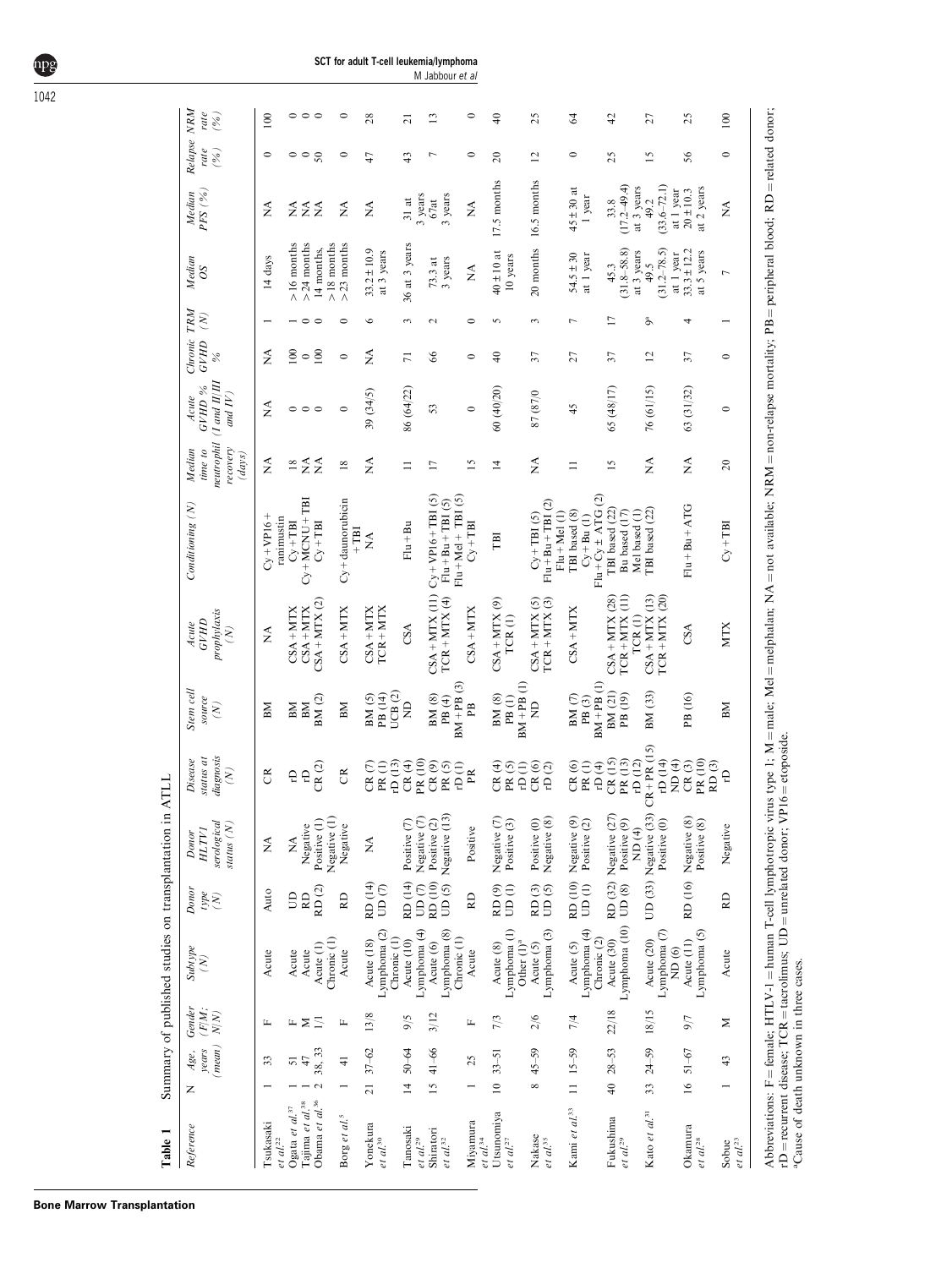<span id="page-4-0"></span>establishing the true role of transplantation in treatment of ATLL, numerous questions remain also unanswered with regard to donor selection, role of retroviral and other adjunct therapies, intensity of conditioning, and role of proviral load monitoring. In a disease that still carries a grim prognosis, there is ample opportunity for clinical research. The rarity of the disease and its specific epidemiological distribution calls for international collaboration.

#### Conflict of interest

The authors declare no conflict of interest.

#### Acknowledgements

We thank Dr Shuichi Taniguchi and Dr Koji Kato for their input, and Miss Priscilla DaSilva for her secretarial assistance.

#### References

- 1 Shuh M, Beilke M. The human T-cell leukemia virus type 1 (HTLV-1): new insights into the clinical aspects and molecular pathogenesis of adult T-cell leukemia/lymphoma (ATLL) and tropical spastic paraparesis/HTLV-associated myelopathy (TSP/HAM). Microsc Res Tech 2005; 68: 176–196.
- 2 Proietti FA, Carneiro-Proietti AB, Catalan-Soares BC, Murphy EL. Global epidemiology of HTLV-I infection and associated diseases. Oncogene 2005; 24: 6058–6068.
- 3 Matsuoka M. Human T-cell leukemia virus type I (HTLV-I) infection and the onset of adult T-cell leukemia (ATL). Retrovirology 2005; 2: 27.
- 4 Kenji I, Kazuo T. Treatment of adult T-cell leukemia/ lymphoma: past, present, and future. Eur J Haematol 2008; 80: 185–196.
- 5 Borg A, Yin JA, Johnson PR, Tosswill J, Saunders M, Morris D. Successful treatment of HTLV-1 associated acute adult T-cell leukemia lymphoma by allogeneic bone marrow transplantation. Br J Haematol 1996; 94: 713–715.
- 6 Ohshima K, Jaffe ES, Kikuchi M. Adult T-cell leukaemia/ lymphoma. In: Swerdlow SH, Campo E, Harris NL, Jaffe ES, Pileri SA, Stein H, Thiele J, Vardiman JW (eds). WHO Classification of Tumours of Haematopoietic and Lymphoid Tissues. IARC: Lyon, 2008, 281–284.
- 7 Di Venuti G, Nawgiri R, Foss F. Denileukin diftitox and hyper-CVAD in the treatment of human T-cell lymphotropic virus 1-associated acute T-cell leukemia/lymphoma. Clin Lymphoma 2003; 4: 176–178.
- 8 Ratner L. Pathogenesis and treatment of human T-cell leukemia virus infection. Immunol Res 2005; 32: 217–223.
- 9 Johnson JM, Harrod R, Franchini G. Molecular biology and pathogenesis of the human T-cell leukaemia/lymphotropic virus Type-1 (HTLV-1). Int J Exp Pathol. 2001; 82: 135–147.
- 10 Carneiro-Proietti AB, Catalan-Soares BC, Castro-Costa CM, Murphy E, Sabino E, Hisada M et al. HTLV in the Americas: challenges and perspectives. Rev Panam Salud Publica 2006; 19: 44–53.
- 11 Yashiki S, Fujiyoshi T, Arima N, Osame M, Yoshinaga M, Nagata Y et al. HLA-A26, HLA-B4002, HLA-B4006, and HLA-B4801 alleles predispose to adult T cell leukemia: the limited recognition of HTLV type 1 Tax peptide anchor motifs and epitopes to generate anti-HTLV type 1 Tax CD8<sup>+</sup> cytotoxic T lymphocytes. AIDS Res Hum Retroviruses 2001; 17: 1047–1061.
- 12 Yasunaga J, Matsuoka M. Human T-cell leukemia virus type I induces adult T-cell leukemia: from clinical aspects to molecular mechanisms. Cancer Control 2007; 14: 133–140.
- 13 Ratner L. Adult T cell leukemia lymphoma. Front Biosci. 2004; 1: 2852–2859.
- 14 van Zaanen HC, Pegels JG. Adult T-cell leukaemia and lymphoma: report of two cases and a brief review of the literature. Neth J Med 2002; 60: 330–333.
- 15 Ohshima K. Pathological features of diseases associated with human T-cell leukemia virus type I. Cancer Sci 2007; 98: 772–778.
- 16 Tsukasaki K, Utsunomiya A, Fukuda H, Shibata T, Fukushima T, Takatsuka Y et al. VCAP-AMP-VECP compared with biweekly CHOP for adult T-cell leukemia-lymphoma: Japan Clinical Oncology Group Study JCOG9801. J Clin Oncol 2007; 25: 5458–5464.
- 17 Hermine O, Allard I, Levy V, Arnulf B, Gessain A, Bazarbachi A et al. A prospective phase II clinical trial with the use of zidovudine and interferon-alpha in the acute and lymphoma forms of adult T-cell leukemia/lymphoma. Hematol J 2002; 3: 276–282.
- 18 Mone A, Puhalla S, Whitman S, Baiocchi R, Cruz J, Vukosavljevic T et al. Durable hematologic complete response and suppression of HTLV-1 viral load following alemtuzumab in zidovudine/IFN-{alpha}-refractory adult T-cell leukemia. Blood 2005; 106: 3380–3382.
- 19 Hermine O, Dombret H, Poupon J, Arnulf B, Lefrere F, Rousselot P et al. Phase II trial of arsenic trioxide and alpha interferon in patients with relapsed/refractory adult T-cell leukemia/lymphoma. Hematol J 2004; 5: 130–134.
- 20 Evens AM, Ziegler SL, Gupta R, Augustyniak C, Gordon LI, Mehta J et al. Sustained hematologic and central nervous system remission with single-agent denileukin diftitox in refractory adult T-cell leukemia/lymphoma. Clin Lymphoma Myeloma 2007; 7: 472–474.
- 21 Ravandi F, Faderl S. Complete response in a patient with adult T-cell leukemia (ATL) treated with combination of alemtuzumab and pentostatin. Leuk Res 2006; 30: 103–105.
- 22 Tsukasaki K, Maeda T, Arimura K, Taguchi J, Fukushima T, Miyazaki Y et al. Poor outcome of autologous stem cell transplantation for adult T cell leukemia/lymphoma: a case report and review of the literature. Bone Marrow Transplant 1999; 23: 87–89.
- 23 Sobue R, Yamauchim T, Miyamura K, Sao H, Tahara T, Yoshikawa S et al. Treatment of adult T cell leukemia with mega-dose cyclophosphamide and total body irradiation followed by allogeneic bone marrow transplantation. Bone Marrow Transplant 1987; 2: 441–444.
- 24 Tamaki H, Matsuoka M. Donor-derived T-cell leukemia after bone marrow transplantation. N Engl J Med 2006; 355: 1758–1759.
- 25 Fukushima T, Miyazaki Y, Honda S, Kawano F, Moriuchi Y, Masuda M et al. Allogeneic hematopoietic stem cell transplantation provides sustained long-term survival for patients with adult T-cell leukemia/lymphoma. Leukemia 2005; 19: 829–834.
- 26 Matsushishi K, Arima N, Ohtsubo H, Fujiwara H, Hidaka S, Kukita T et al. Granulocyte-colony stimulating factor-induced proliferation of primary adult T-cell leukemia cells. Br J Haematol. 1997; 96: 715–723.